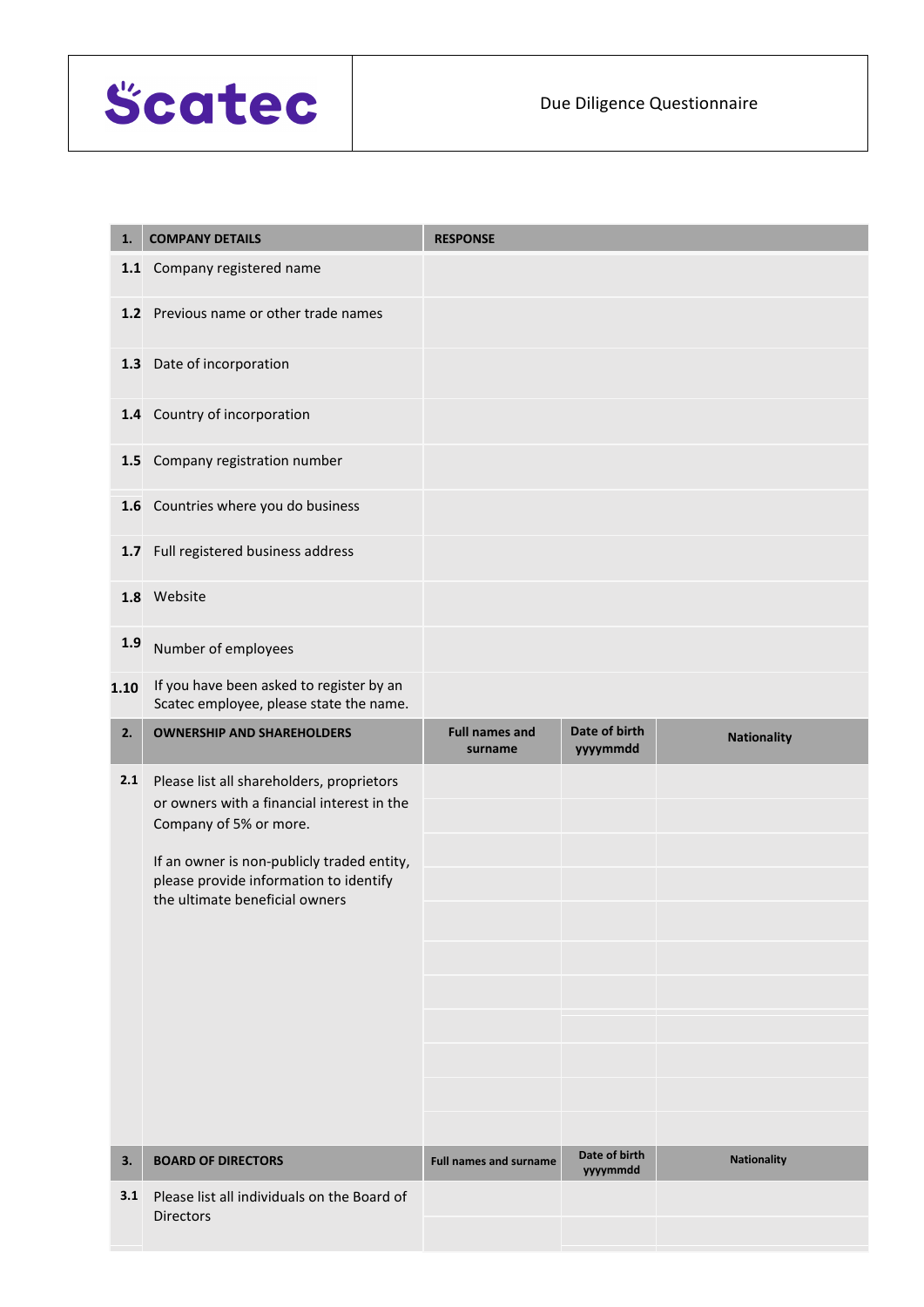|     |                                                                                                                                                                     |                               | Date of birth |                    |                 |
|-----|---------------------------------------------------------------------------------------------------------------------------------------------------------------------|-------------------------------|---------------|--------------------|-----------------|
| 4.  | <b>MANAGEMENT AND KEY EMPLOYEES</b>                                                                                                                                 | <b>Full names and surname</b> | yyyymmdd      | <b>Nationality</b> | Role in company |
| 4.1 | Please list all individuals:<br>In the Company's management<br>$\bullet$<br>That will sign any contracts on<br>$\bullet$<br>behalf of the Company in the<br>project |                               |               |                    |                 |
|     |                                                                                                                                                                     |                               |               |                    |                 |
|     |                                                                                                                                                                     |                               |               |                    |                 |
|     | That will be Scatec's main<br>$\bullet$<br>contact person for this contract                                                                                         |                               |               |                    |                 |
|     |                                                                                                                                                                     |                               |               |                    |                 |
|     |                                                                                                                                                                     |                               |               |                    |                 |
|     |                                                                                                                                                                     |                               |               |                    |                 |
|     |                                                                                                                                                                     |                               |               |                    |                 |
|     |                                                                                                                                                                     |                               |               |                    |                 |
|     |                                                                                                                                                                     |                               |               |                    |                 |
|     |                                                                                                                                                                     |                               |               |                    |                 |
|     |                                                                                                                                                                     |                               |               |                    |                 |
| 5.  | <b>CONTRACT DETAILS</b>                                                                                                                                             | <b>RESPONSE</b>               |               |                    |                 |
| 5.1 | Please describe the contract/type of service<br>that your company can supply                                                                                        |                               |               |                    |                 |
| 5.2 | Please indicate in which countries you<br>will be providing services                                                                                                |                               |               |                    |                 |
| 5.3 | Do you have an existing relationship<br>with Scatec? Yes/No If Yes:                                                                                                 |                               |               |                    |                 |
|     | Inform the name of the contract<br>$\bullet$                                                                                                                        |                               |               |                    |                 |
|     | Inform the dates of when the<br>contract was entered into                                                                                                           |                               |               |                    |                 |
| 5.4 | Please inform the full names of all sub-                                                                                                                            |                               |               |                    |                 |
|     | suppliers that will be engaged in relation                                                                                                                          |                               |               |                    |                 |
|     | to this Contract and what their scope of<br>work will be                                                                                                            |                               |               |                    |                 |
| 5.5 | Do you need to interact with any                                                                                                                                    |                               |               |                    |                 |
|     | government authority or public officials                                                                                                                            |                               |               |                    |                 |
|     | in relation to this Contract? Yes/No<br>If yes, please inform:                                                                                                      |                               |               |                    |                 |
|     | $\bullet$                                                                                                                                                           |                               |               |                    |                 |
|     | which authority this is<br>for which purpose will these<br>$\bullet$<br>interactions take place                                                                     |                               |               |                    |                 |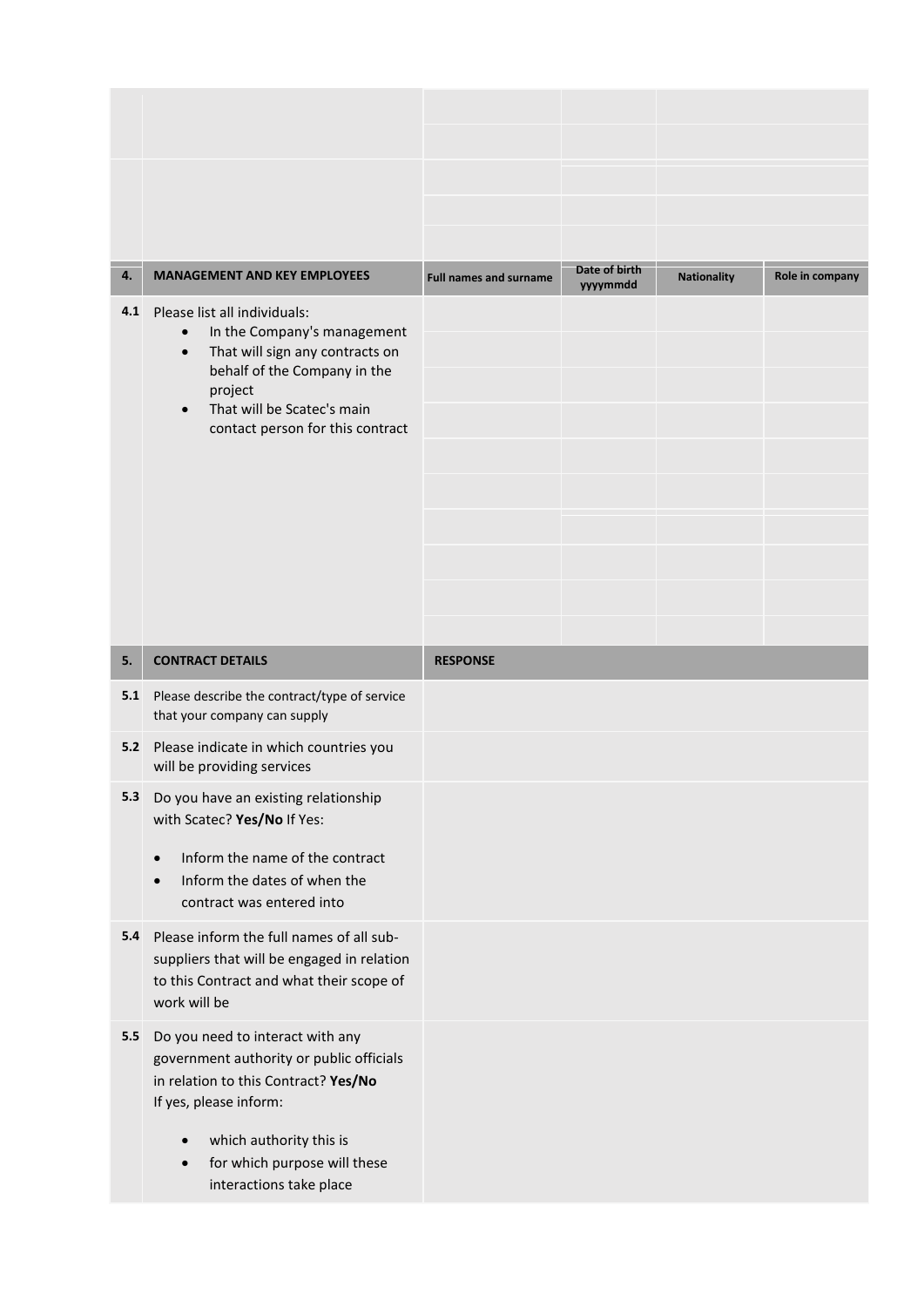| 5.6        | Will any sub-suppliers interact with a<br>government authority or public official<br>in relation to this Contract? Yes/No<br>If yes, please inform                                                                                                                                                                                                                                                                                                                                                                                       |                                 |
|------------|------------------------------------------------------------------------------------------------------------------------------------------------------------------------------------------------------------------------------------------------------------------------------------------------------------------------------------------------------------------------------------------------------------------------------------------------------------------------------------------------------------------------------------------|---------------------------------|
|            | the name of the sub-supplier(s)<br>which authority they will<br>interact with                                                                                                                                                                                                                                                                                                                                                                                                                                                            |                                 |
| 6.         | <b>RELATIONSHIP WITH PUBLIC OFFICIALS</b>                                                                                                                                                                                                                                                                                                                                                                                                                                                                                                | <b>RESPONSE</b>                 |
| 6.1<br>6.2 | Do any of the Company's owners,<br>directors or management hold a position<br>in:<br>A government agency, ministry or<br>$\bullet$<br>department<br>A state-owned or state-controlled<br>$\bullet$<br>company<br>An international public organisation<br>$\bullet$<br>(UN, EU, World Bank)<br>A political party or a labour union<br>Members of royal families<br>Is an immediate family member of<br>any of the above<br>Do the Company make donations to any<br>political parties? Yes/No                                              | $\Box$<br>П<br>П<br>П<br>口<br>口 |
| 6.3        | Do any public officials have an influence<br>over or connection to the Company's<br>business? Yes/No                                                                                                                                                                                                                                                                                                                                                                                                                                     |                                 |
| 7.         | <b>COMPLIANCE &amp; GOVERNANCE SYSTEM</b>                                                                                                                                                                                                                                                                                                                                                                                                                                                                                                | <b>RESPONSE</b>                 |
| 7.1        | Does the Company allow facilitation<br>payments, better known as bribes?<br>Yes/No                                                                                                                                                                                                                                                                                                                                                                                                                                                       |                                 |
|            | 7.2 Does the Company have the following:<br>Code of Conduct/Ethics policy<br>$\bullet$<br>Whistleblowing procedure<br>$\bullet$<br>Anti-Corruption policy<br>$\bullet$<br>IDD Procedure/background check of<br>$\bullet$<br>suppliers<br>Business ethics training of<br>$\bullet$<br>employees<br>Human rights policy<br>$\bullet$<br><b>Terrorist Financing and trade</b><br>$\bullet$<br>sanctions policy<br>Health and safety policy<br>$\bullet$<br>Sustainability policy<br>Environmental management system<br>Labour rights policy |                                 |
| 8.         | <b>INVESTIGATIONS, PROCEEDINGS AND</b><br><b>SANCTIONS</b>                                                                                                                                                                                                                                                                                                                                                                                                                                                                               | <b>RESPONSE WITH YES/NO</b>     |
| 8.1        | Within the last 5 years, has the<br>Company, or any of its directors,<br>officers, owners or employees been<br>found by a court or agency to have                                                                                                                                                                                                                                                                                                                                                                                        |                                 |